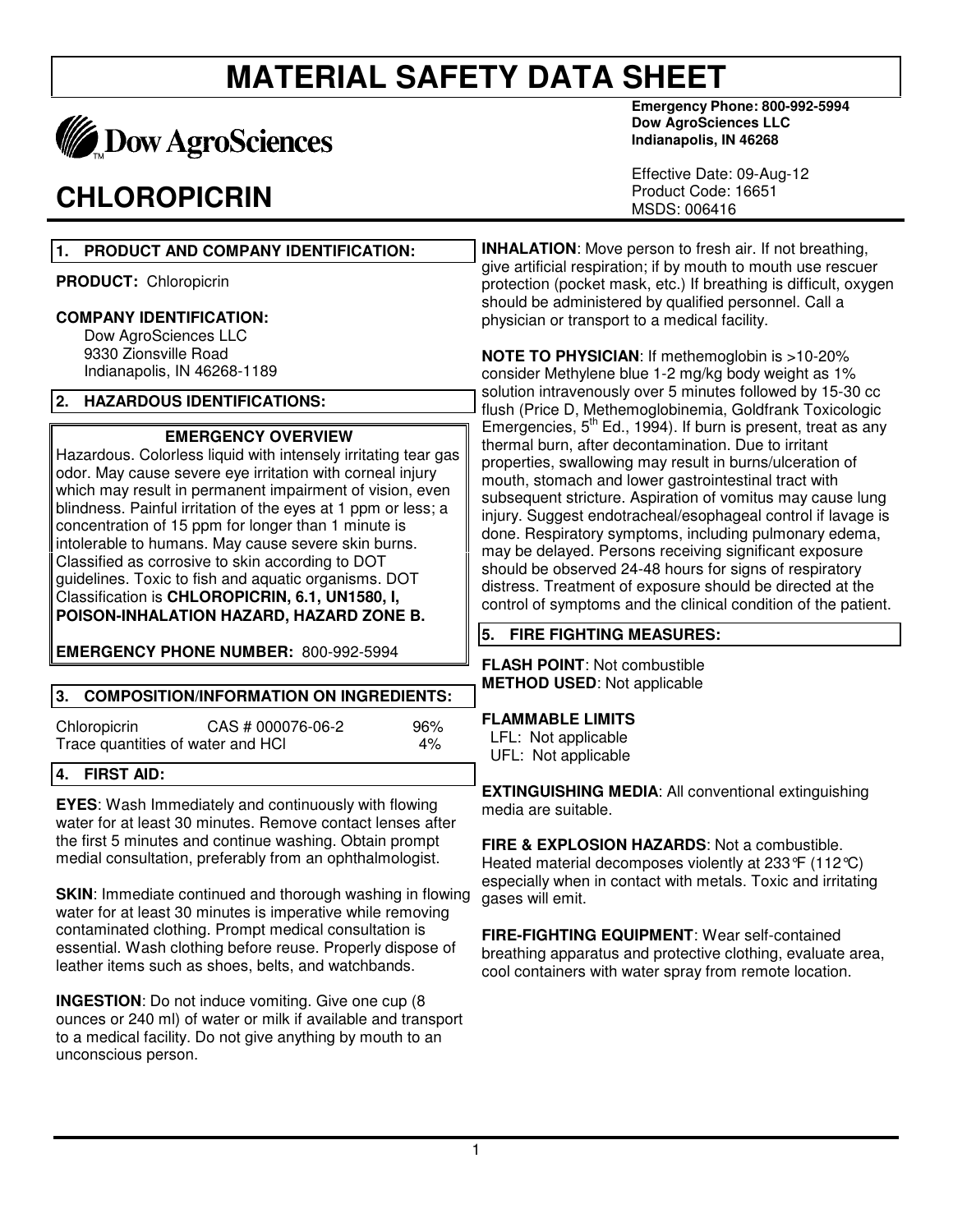

## **CHLOROPICRIN**

**Emergency Phone: 800-992-5994 Dow AgroSciences LLC Indianapolis, IN 46268** 

Effective Date: 09-Aug-12 Product Code: 16651 MSDS: 006416

## **6. ACCIDENTAL RELEASE MEASURES:**

**ACTION TO TAKE FOR SPILLS/LEAKS**: Evacuate immediate area of spill or leak. Use an approved air purifying respirator approved for organic vapors, self contained breathing apparatus, or an air supplied respirator. Move leaking or damaged containers outdoors or to an isolated location. Allow spilled material to evaporate into dry sand, earth or similar absorbent material, which may be disposed on site, or at an approved disposal facility. Do not permit entry into spill area or clean-up area by unprotected persons until concentration of chloropicrin is determined to be less than 0.1 ppm. Contact Dow AgroSciences at 800- 992-5994 for large spills.

### **7. HANDLING AND STORAGE:**

## **PRECAUTIONS TO BE TAKEN IN HANDLING AND**

**STORAGE**: Avoid any possible contact with liquid or vapor. Measure chloropicrin concentration with a Matheson-Kitagawa detection device using tube 172. Store upright in a cool, dry, well ventilated area under lock and key. Post as a pesticide storage area. Do not contaminate water, food, or feed by storage or disposal. Persons moving or handling containers should wear protective clothing. Open container only in a well ventilated area wearing protective clothing and respiratory protection if necessary.

#### **8. EXPOSURE CONTROLS/PERSONAL PROTECTION:**

These precautions are suggested for conditions where the potential for exposure exists. Emergency conditions may require additional precautions.

### **EXPOSURE GUIDELINE(S):**

Chloropicrin: ACGIH TLV and OSHA PEL are 0.1 ppm. ACGIH classification is A4.

**ENGINEERING CONTROLS**: Provide general and/or local exhaust ventilation to control airborne levels below the exposure guidelines. Lethal concentrations may exist in areas with poor ventilation.

**RECOMMENDATIONS FOR MANUFACTURING, COMMERCIAL BLENDING, AND PACKAGING WORKERS:** 

**RESPIRATORY PROTECTION**: Atmospheric levels should be maintained below the exposure guideline. When respiratory protection is required, use an approved selfcontained breathing apparatus or positive pressure air line with auxiliary self-contained air supply.

**SKIN PROTECTION:** Use protective clothing chemically resistant to this material. Selection of specific items such as face shield, gloves, boots, apron, or full body suit will depend on operation. Use gloves chemically resistant to this material, at all times. Safety shower should be located in immediate work area. Remove contaminated clothing immediately, wash skin area with soap and water, and launder clothing before reuse. Items which cannot be decontaminated, such as shoes, belts and watchbands, should be removed and disposed of properly.

**EYE/FACE PROTECTION**: Use chemical goggles. Wear a face-shield which allows use of chemical goggles, or wear a full-face respirator to protect face and eyes when there is any likelihood of splashes. Eye wash fountain should be located in immediate work area.

**APPLICATORS AND ALL OTHER HANDLERS:** Please refer to the product label for personal protective clothing and equipment.

### **9. PHYSICAL AND CHEMICAL PROPERTIES:**

**BOILING POINT**: 233°F (112°C) **VAPOR PRESSURE**: 18.3 @ 20°C **VAPOR DENSITY:** Approximately 5.7 (Air = 1.0) **SOLUBILITY IN WATER**: 0.2 g/100 g **SPECIFIC GRAVITY**: 1.66 **APPEARANCE**: Colorless liquid **ODOR**: Intensely irritating tear gas odor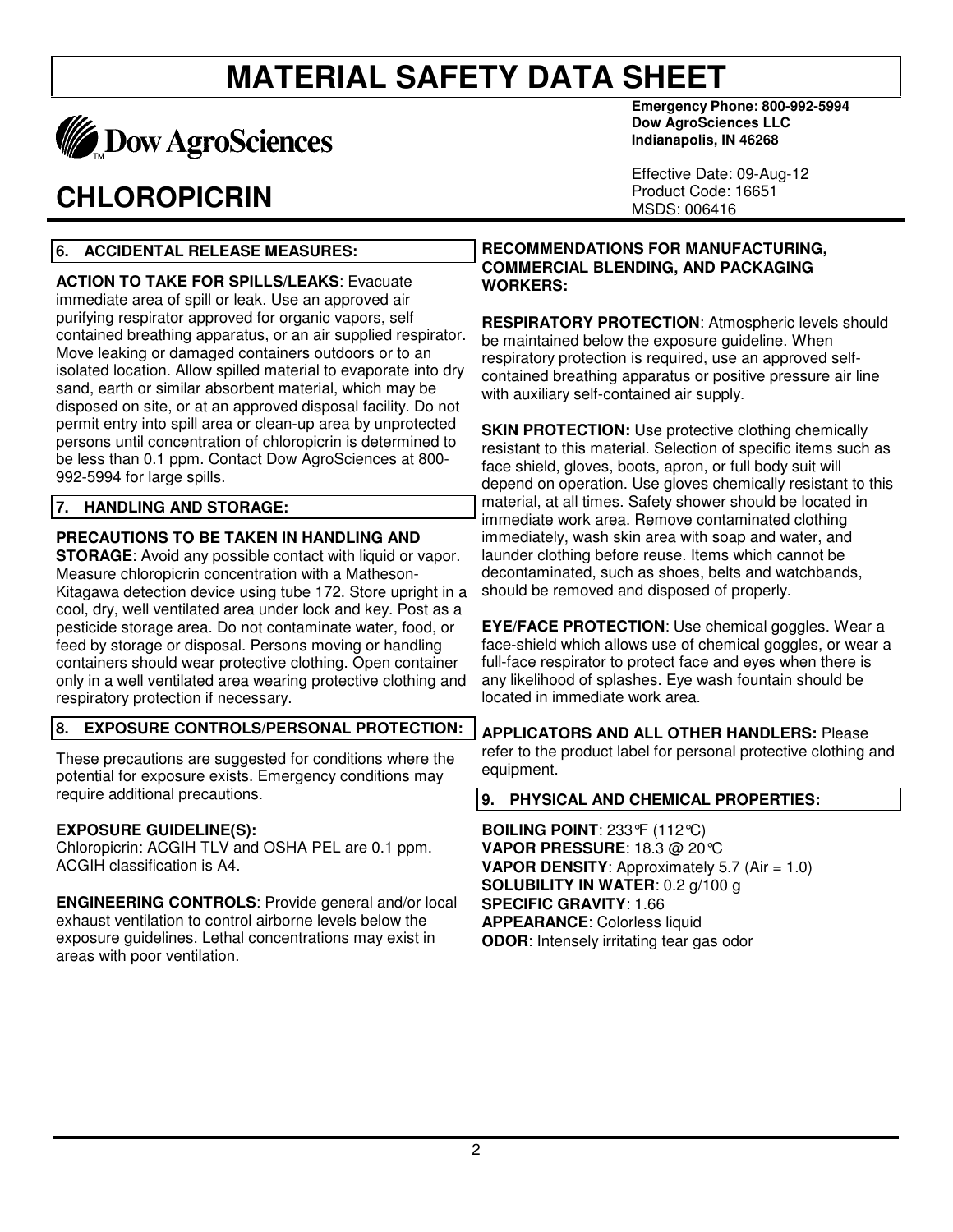

## **CHLOROPICRIN**

**Emergency Phone: 800-992-5994 Dow AgroSciences LLC Indianapolis, IN 46268** 

Effective Date: 09-Aug-12 Product Code: 16651 MSDS: 006416

## **10. STABILITY AND REACTIVITY:**

**STABILITY**: (CONDITIONS TO AVOID) Unstable under fire conditions. Avoid temperatures above 140°F (60°C)

**INCOMPATIBILITY**: (SPECIFIC MATERIALS TO AVOID) Organic amines, reducing agents and sulfuric acid. Incompatible with containers or equipment made of aluminum, magnesium or their alloys.

**HAZARDOUS DECOMPOSITION PRODUCTS**: Highly toxic phosgene and toxic nitrogen oxide.

**HAZARDOUS POLYMERIZATION**: Not known to occur.

|  | <b>11. TOXICOLOGICAL INFORMATION:</b> |  |
|--|---------------------------------------|--|
|--|---------------------------------------|--|

**POTENTIAL HEALTH EFFECTS:** This section includes possible adverse effects which could occur if this material is not handled in the recommended manner.

**EYE**: May cause pain disproportionate to the level of irritation to eye tissues. May cause severe eye irritation with corneal injury, which may result in permanent impairment of vision even blindness. Chemical burns may occur. Vapors cause lacrimation, and painful irritation of the eyes at 1 ppm or less; a concentration of 15 ppm for longer than 1 minute is intolerable to humans because of the intense irritation produced.

**SKIN:** Brief contact may cause severe skin burns. Symptoms may include pain, severe local redness and tissue damage. Classified as corrosive to skin according to DOT guidelines. Vapor may cause skin irritation. May cause more severe response if skin is abraded (scratched or cut). Prolonged or widespread skin contact may result in absorption of amounts which could cause death. The  $LD_{50}$ for skin absorption in rabbits is 62 mg/kg.

**INGESTION:** Moderate toxicity if swallowed. The oral LD<sub>50</sub> for male rats is 250 mg/kg. Swallowing may result in burns of the mouth and throat. Swallowing may result in gastrointestinal irritation or ulceration. In animals, effects have been reported on the following organs: liver. Aspiration into the lungs may occur during ingestion or vomiting, causing tissue damage or lung injury.

**INHALATION**: Initial symptoms due to low-level exposure may not seem severe but death may ensue due to delayed effects of lung injury and/or infection. Brief exposure (minutes) to easily attainable concentrations may cause serious adverse effects, even death. Excessive exposure may cause lung injury. May cause methemoglobinemia, thereby impairing the blood's ability to transport oxygen. In humans, effects have been reported on the following organs: heart, kidney, and liver. In humans, symptoms may include: blue lips and fingernails, nausea and/or vomiting, diarrhea, abdominal discomfort. May cause central nervous system effects. DOT Classification is **CHLOROPICRIN, 6.1, UN1580, I, POISON-INHALATION HAZARD, HAZARD ZONE B.**

**SYSTEMIC (OTHER TARGET ORGAN) EFFECTS**: Effects have been reported on the following organ: gastrointestinal tract.

**CANCER INFORMATION**: Available data are inadequate to evaluate carcinogenicity.

**TERATOLOGY (BIRTH DEFECTS):** Did not cause birth defects in laboratory animals. Has been toxic to the fetus in laboratory animals at doses toxic to the mother.

**REPRODUCTIVE EFFECTS**: Did not interfere with reproduction in laboratory animal studies.

**MUTAGENICITY**: Has been shown to have mutagenic activity in bacteria. Animal genetic toxicity studies were inconclusive.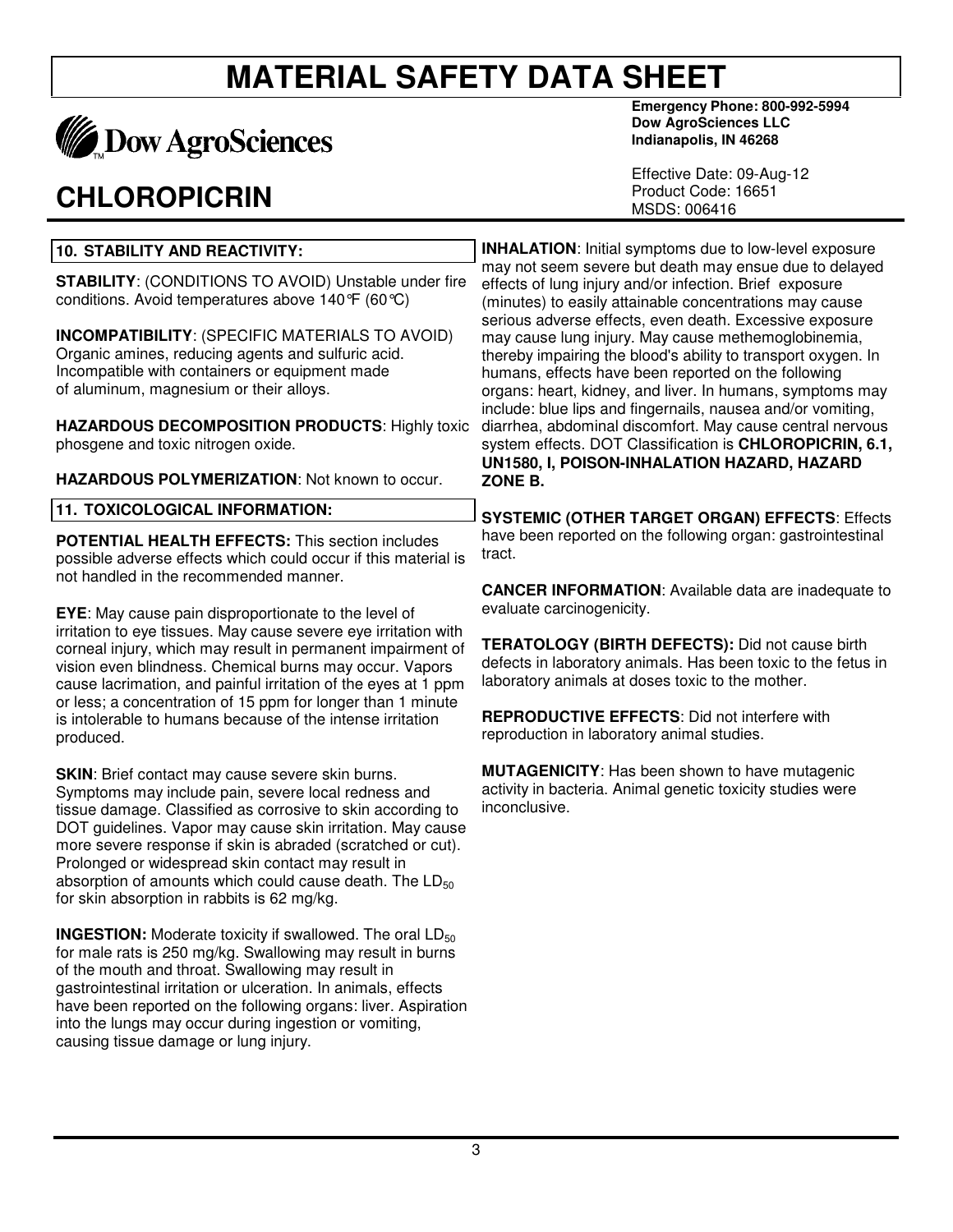

## **CHLOROPICRIN**

**Emergency Phone: 800-992-5994 Dow AgroSciences LLC Indianapolis, IN 46268** 

Effective Date: 09-Aug-12 Product Code: 16651 MSDS: 006416

## **12. ECOLOGICAL INFORMATION: ENVIRONMENTAL FATE**

## **MOVEMENT & PARTITIONING**:

Bioconcentration potential is low (BCF <100 or Log Pow <3). Potential for mobility in soil is high (Koc between 50 and 150).

Measured log octanol/water partition coefficient (Log Pow) is 2.09.

Log octanol/water partition coefficient (Log Pow) is estimated using a structural fragment method to be 1.32. Soil organic carbon/water partition coefficient (Koc) is estimated to be 36.05-62.

Log air/water partition coefficient (Log Kaw) is -1.15. Henry's Law Constant (H) is estimated to be 2.15E-03 atm-M3 mole.

## **DEGRADATION & PERSISTENCE**:

Tropospheric half-life is estimated to be 4.8 hours. Theoretical oxygen demand (ThOD) is calculated to be 0.10 p/p.

## **ECOTOXICOLOGY**:

Material is very highly toxic to fish on an acute basis ( $LC_{50}$  is <0.1 mg/L in most sensitive species).

## **13. DISPOSAL CONSIDERATIONS:**

**DISPOSAL METHOD:** If wastes and/or containers cannot be disposed of according to the product label directions, disposal of this material must be in accordance with your local or area regulatory authorities.

This information presented below only applies to the material as supplied. The identification based on characteristic(s) or listing may not apply if the material has been used or otherwise contaminated. It is the responsibility of the waste generator to determine the toxicity and physical properties of the material generated to determine the proper waste identification and disposal methods in compliance with applicable regulations.

If the material as supplied becomes a waste, follow all applicable regional, national and local laws and regulations.

## **14. TRANSPORT INFORMATION:**

## **DOT Non-Bulk**

**Proper Shipping Name:** CHLOROPICRIN **Hazard Class:** 6.1 **ID Number:** UN1580 **Packing Group:** PG I

#### **DOT Bulk**

**Proper Shipping Name:** CHLOROPICRIN **Hazard Class:** 6.1 **ID Number:** UN1580 **Packing Group:** PG I

### **IMDG**

**Proper Shipping Name:** CHLOROPICRIN **Hazard Class:** 6.1 **ID Number:** UN1580 **Packing Group:** PG I **EMS Number:** F-A,S-A **Marine pollutant.:** Yes

#### **ICAO/IATA**

DO NOT SHIP VIA AIR-FORBIDDEN BY IATA DUE TO INHALATION TOX. PKG. GRP. 1, OR REQUIRES PROD. DEPT., QA, & HAZ. MAT. APPROVAL: (317) 337-4419

### **Additional Information**

POISON – INHALATION HAZARD, ZONE B

MARINE POLLUTANT

### **15. REGULATORY INFORMATION:**

**NOTICE:** The information herein is presented in good faith and believed to be accurate as of the effective date shown above. However, no warranty, express or implied, is given. Regulatory requirements are subject to change and may differ from one location to another; it is the buyer's responsibility to ensure that its activities comply with federal, state or provincial, and local laws. The following specific information is made for the purpose of complying with numerous federal, state or provincial, and local laws and regulations.